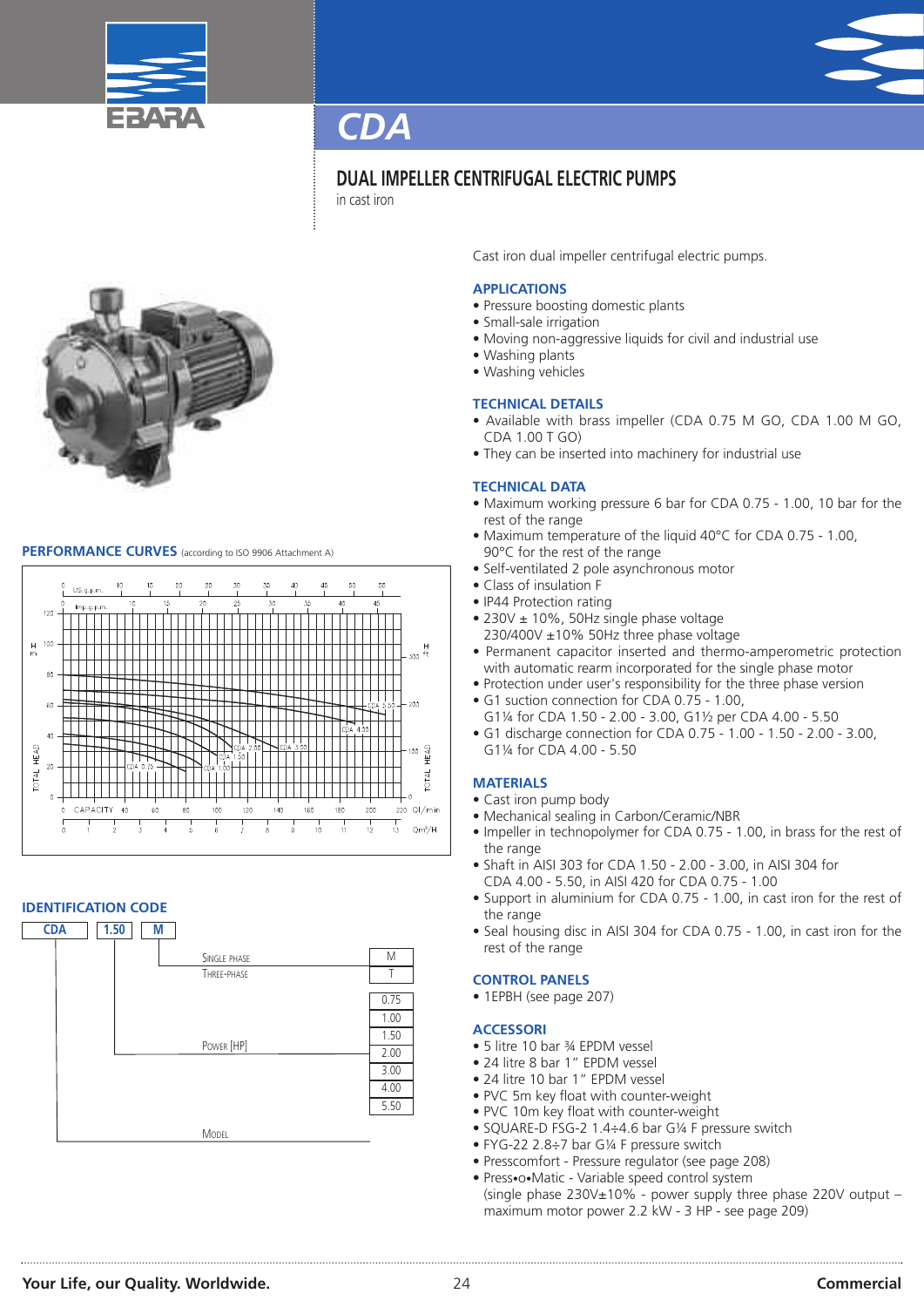



### **DUAL IMPELLER CENTRIFUGAL ELECTRIC PUMPS**

in cast iron

#### **PERFORMANCE TABLE**

| <b>Model</b>             |                           |      |                                   | O=Flow rate         |      |      |      |                                      |                          |                          |                          |                          |                          |                          |
|--------------------------|---------------------------|------|-----------------------------------|---------------------|------|------|------|--------------------------------------|--------------------------|--------------------------|--------------------------|--------------------------|--------------------------|--------------------------|
| <b>230V</b>              | 230/400V                  |      |                                   | 201<br><i>V</i> min | 40   | 50   | 80   | 90                                   | 100                      | 10                       | 140                      | 170                      | 190                      | 210                      |
| single phase             | three-phase               | [HP] | [kW                               | $\rm{lm^3/h}$       |      |      | 4,8  | 5.4                                  |                          | 6.b                      | 8.4                      | 10,2                     | .4                       | 12,6                     |
|                          |                           |      |                                   | H=Head [m]          |      |      |      |                                      |                          |                          |                          |                          |                          |                          |
| CDA 0.75 M               | CDA 0.75                  |      | 0.55                              | 33.0                | 30.2 | 77Q  | 17.0 |                                      |                          |                          | $\overline{\phantom{a}}$ |                          |                          |                          |
| 1.00 <sub>M</sub><br>.da | .00<br>CDA :              |      | 0.75                              | 39,5                | 37.0 | 35.2 | 27.0 | $\overline{\phantom{a}}$<br>.0<br>∠⊣ | $\overline{\phantom{0}}$ | $\overline{\phantom{0}}$ | $\overline{\phantom{a}}$ |                          |                          | $\overline{\phantom{a}}$ |
| 1.50 <sub>M</sub><br>CDA | 1.50T<br>CDA <sub>1</sub> | د.   |                                   | 50,8                | 48,8 | 47.  | 38,4 | 33,4                                 | 27.5                     | $\overline{\phantom{0}}$ | $\overline{\phantom{a}}$ | $\overline{\phantom{0}}$ | $\overline{\phantom{a}}$ | $\overline{\phantom{a}}$ |
| <b>CDA 2.00 M</b>        | CDA 2.00 T                |      |                                   | 60.5                | 58.6 | 56,9 | 49.8 | 46.5                                 | 40,3                     | 32,5                     | $\sim$                   | $\overline{\phantom{0}}$ | $\overline{\phantom{a}}$ | $\overline{\phantom{a}}$ |
|                          | CDA 3.00 T                |      | $\overline{\phantom{a}}$<br>ے ۔ ک |                     | 60,5 | 59.3 | 54.1 | 51.6                                 | 48,4                     | 44.6                     | 32,0                     | $\overline{\phantom{0}}$ | $\overline{\phantom{a}}$ | $\overline{\phantom{a}}$ |
|                          | CDA 4.00                  |      |                                   |                     |      | 67.0 | 64,8 | 63,9                                 | 62,5                     | 62,0                     | 58,0                     | 53,5                     | 48,0                     | $\overline{\phantom{a}}$ |
|                          | CDA 5.50                  | 55   |                                   |                     |      | 76.5 | 73,9 | 72.S                                 | 71,8                     | 70.5                     | 66.8                     | 62,0                     | 58,3                     | 54,0                     |

#### **DIMENSIONS**



#### **DIMENSIONS TABLE**

| <b>Model</b>     |       | Dimensions [mm] |               |      |      |  |       |                 |                |                |                          |     | <b>Weight</b>  |            |                |       |                          |                                 |      |     |            |            |      |
|------------------|-------|-----------------|---------------|------|------|--|-------|-----------------|----------------|----------------|--------------------------|-----|----------------|------------|----------------|-------|--------------------------|---------------------------------|------|-----|------------|------------|------|
|                  |       |                 |               |      |      |  |       |                 |                | U.             | $[2]$                    |     |                |            |                |       | [2]                      | [1]                             |      |     |            |            |      |
|                  | A     |                 |               |      |      |  | н     | H <sub>1</sub>  | H <sub>2</sub> | H <sub>3</sub> | H <sub>4</sub>           |     | M <sub>1</sub> |            | N <sub>1</sub> |       |                          |                                 |      |     | <b>DNA</b> | <b>DNM</b> | [kg] |
| CDA 0.75M        | 183   | 336,3           | 79,8          | 8.3  |      |  | 227   | 97              | 130            |                | 198                      | 42  | 40             | 140        | 180            | כ. וכ | PG1                      | $\overline{\phantom{0}}$        | 6,8  | 9.5 | G.         | G          | 13,5 |
| CDA 0.75T        | 183   | 336.3           | 79,8          | 8.3  | 73.  |  | 227   | $\overline{97}$ | 130            | 197,5          | $\overline{\phantom{0}}$ | 42  | 40             | 140        | 180            | 57.5  | $\overline{\phantom{0}}$ | PGT                             | 6,8  | 9.5 | G.         | G          | 13,5 |
| 1.00M<br>CDA.    | 183   | 336,3           | 79,8          | 8,3  |      |  | 227   | 97              | $130^-$        |                | 198                      | 42  | 40             | 140        | 180            | 57.5  | PG1                      | $\overline{\phantom{0}}$        | 6,8  | 9,5 | G.         | G          | 15,0 |
| 1.001<br>CDA     | 183   | 336,3           | 79,8          | 8,3  |      |  | 227   | -97             | 30             | 197,5          | $\overline{\phantom{a}}$ | 42  | 40             | 140        | 180            | 57.5  | $\overline{\phantom{a}}$ | PG1                             | 6,8  | 9.5 | G.         | G          | 15,0 |
| <b>CDA 1.50M</b> | 209   |                 | $394.8$ 218.3 | 8.3  | 86   |  | 265   | 110             | 155            |                | 242                      | 48  | 40             | 155        | 195            | 65.5  | PG13,5                   | $\overline{\phantom{a}}$        | 12.3 | 9.5 | ¼<br>G.    | G.         | 25,0 |
| <b>CDA 1.50T</b> | 194 I |                 | 394,8   218,3 | 8,3  | 86   |  | 265   | 110             | 155            | 224            | $\overline{\phantom{0}}$ | 48  | 40             | 155        | 195            | 65.5  | $\overline{\phantom{a}}$ | PG1                             | 12,3 | 9.5 | 1/4<br>G   | G.         | 25,0 |
| <b>CDA 2.00M</b> | 209   |                 | 410,8   218,3 | -8.3 | 86   |  | 265   | 110             | 155            |                | 242                      | 48  | 40             | 155        | 195            | 65.5  | PG13,5                   | $\overline{\phantom{0}}$        | 12,3 | 9.5 | ¼<br>G     | G          | 27.0 |
| <b>CDA 2.00T</b> | 194 I |                 | 394,8 218,3   | -8.3 | 86   |  | 265   | 110             | 155            | 224            | $\overline{\phantom{0}}$ | 48  | 40             | לל1        | 195            | 65.5  | $\overline{\phantom{a}}$ | PG1                             | 12.3 | 9.5 | ¼<br>.G    | L.         | 27.0 |
| <b>CDA 3.00T</b> | 194   |                 | 410,8 218,3   | -8.3 | 86   |  | 265   | 110             | 155            | 224            | $\overline{\phantom{a}}$ | -48 | 40             | לל1        | 195            | 65.5  | $\overline{\phantom{a}}$ | PG1                             | 12.3 | 9.5 | 1/4<br>G.  | L.         | 27.0 |
| <b>CDA 4.00T</b> | 228   | 467,3 225,3     |               |      | 95,5 |  | 308,5 | 33,5            |                | 264,5          |                          | 57  | 50             | 180        | 230            | ל.    | $\overline{\phantom{0}}$ | G <sup>1</sup><br>$\frac{1}{2}$ | 12,0 |     | G          | J.         | 42,5 |
| <b>CDA 5.50T</b> | 228   | 467,3 225,3     |               |      | 95.5 |  | 308.5 | 33.5            |                | 264,5          |                          | 57  | 50             | <b>180</b> | 230            |       | $\overline{\phantom{a}}$ | G 1<br>$\frac{1}{2}$            | 12.0 |     |            | ¼          | 46.3 |

[1]= Three-phase only [2]= Single phase only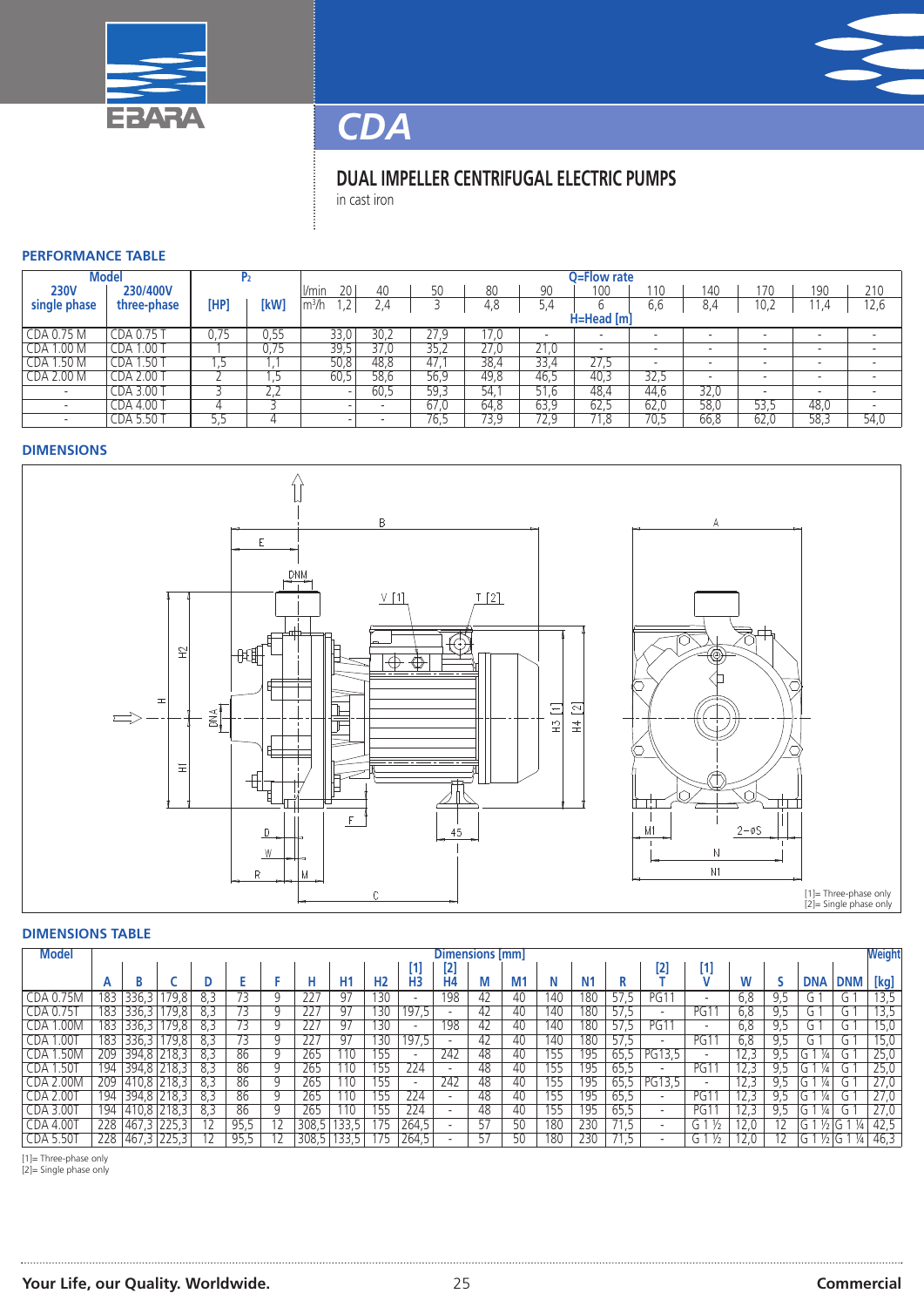



**DUAL IMPELLER CENTRIFUGAL ELECTRIC PUMPS** in cast iron

#### **SECTIONAL VIEW**



#### **MATERIALS TABLE**

| Ref.            | <b>Name</b>            | <b>Material</b>          | Ref.            | <b>Name</b>              | <b>Material</b>            |
|-----------------|------------------------|--------------------------|-----------------|--------------------------|----------------------------|
|                 | Pump body              | Cast iron                | $\overline{23}$ | Capacitor [2]            | $\overline{\phantom{a}}$   |
|                 | Pump body              | Cast iron                | $\overline{24}$ | Filler cap               | <b>Brass</b>               |
| 3               | Motor support          | see page 24              | $\overline{25}$ | Drain plug               | <b>Brass</b>               |
| 4               | Seal housing disc      | see page 24              | $\overline{26}$ | O-Rina                   | <b>NBR</b>                 |
| 6               | <b>Shaft</b>           | see page 24              | 27              | Pump body gasket         | Cellulose fibres           |
|                 | Impeller               | see page 24              | 28              | O-Ring                   | <b>NBR</b>                 |
| 8               | Impeller               | see page 24              | 29              | Intermediate disc        | Cast iron                  |
|                 | Mechanical sealing     | Carbon/Ceramic/NBR       | $\overline{30}$ | Seal spacer              | <b>Brass</b>               |
| $\overline{12}$ | Motor case             |                          | $\overline{32}$ | Key                      | <b>AISI 304</b>            |
| 13              | Motor cover            | Aluminium                | 34              | Impeller nut [3]         | AISI 304                   |
| 14              | Fan                    | Polypropylene            | 35              | Bleed valve              | $\overline{\phantom{0}}$   |
| $\overline{15}$ | Fan cover              | Galvanised Fe P04        | 42              | Foot                     | PVC                        |
| 16              | Terminal box           |                          | 52              | Capacitor-holder box [2] | Polypropylene              |
| 17              | Terminal box cover [1] | Aluminium                | 75              | Washer                   | Aluminium                  |
| 18              | Spray protector ring   | <b>NBR</b>               | 76              | Washer                   | Aluminium                  |
| 19              | Bearing (pump side)    | $\overline{\phantom{0}}$ | 101             | Seeger ring              | AISI 420                   |
| $\overline{20}$ | Bearing (motor side)   |                          | 110             | Motorprotector [4]       | $\overline{\phantom{a}}$   |
| $\overline{21}$ | Adjusting ring         | Steel C70                | 200             | Screw (pump body)        | A2 UNI7323 stainless steel |
| $\overline{22}$ | lie-rod                | Galvanised Fe 42         |                 |                          |                            |

[1]= For three-phase only

[2]= For single phase only [3]= For the version with brass impeller only [4]= For single phase CDA 1.50 - 2.00 versions only